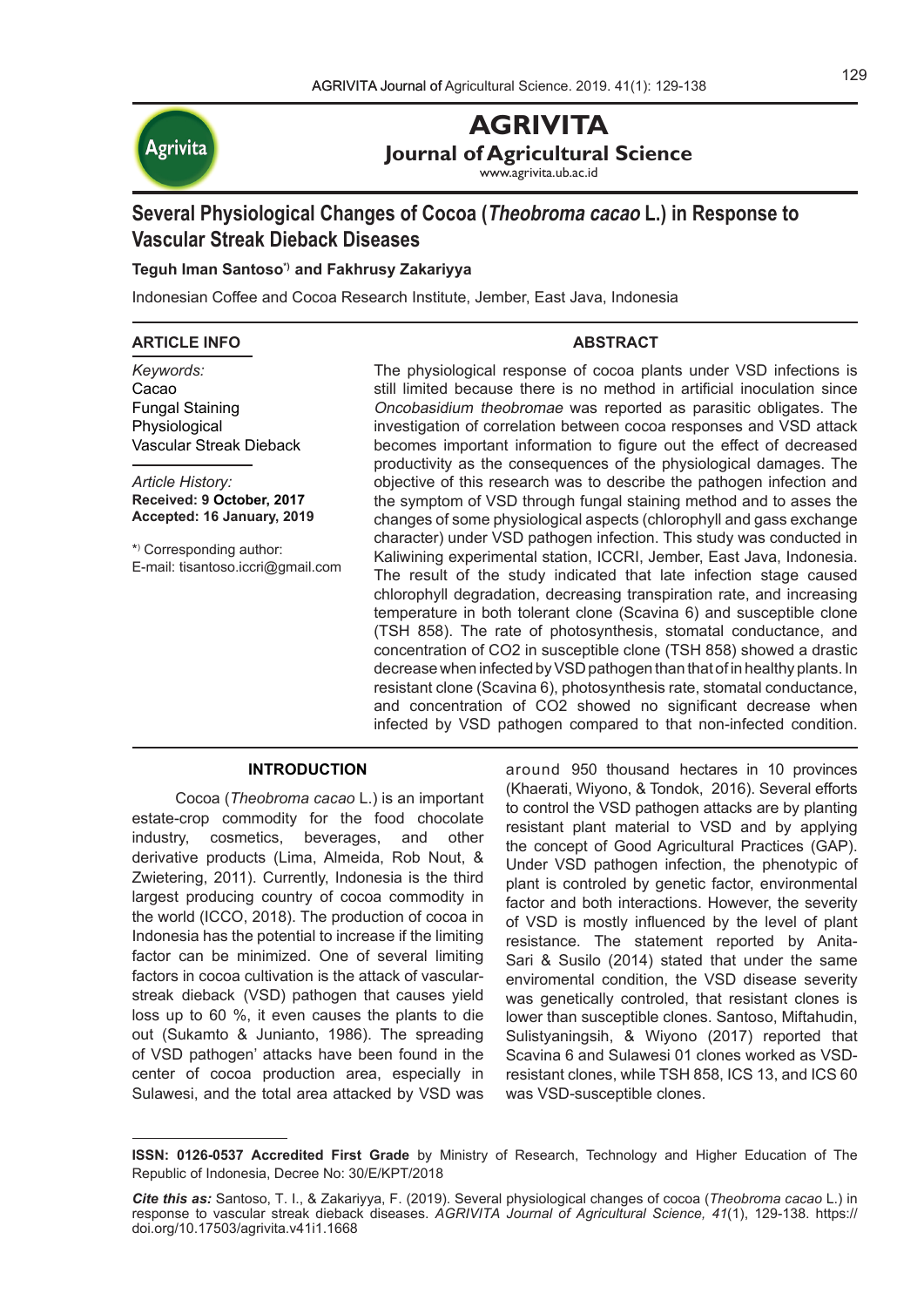The fundamental research about the resistance mechanism of plant in response to VSD is still limited. It is because the VSD pathogen is difficult to be cultured in the artificial inoculation media (in vitro method). *Oncobasidium theobromae,*  the fungus that causes VSD disease, is classified in basidiomycetes group of obligate parasitic (Guest & Keane, 2007). One way to identify the infection of this pathogen in cocoa plant is based on VSDspesific symptom using scoring method that refers to Nur 'Aini (2015). The spesific symptoms of VSD are 1) the leaves and tig become dry, 2) the second/ third leaf from growing point becomes chlorosis with green patches, 3) If the twig and petiole are slashed perpendicularly, there are three yellow-blackish brown spot in the xylem, 4) Moreover, when the twig and petiole are cut longitudinally, there are brown line in xylem tissue, 5) Lenticel in infected twig is more coarse than healthy twig, 6) Necrosis symptom on the leaf midrib similar to potassium deficiency symptom (Nur 'Aini, 2015). To ensure the VSD pathogen infection, histochemical staining (fungal staining) of pathogen hyphae from infected leaves can be used as a tool to detect the existence of the fungus during early until late infection under natural condition (Marques, Soares, & Appezzato-Da-Gloria, 2013). Santoso, Miftahudin, Sulistyaningsih, & Wiyono (2017) used this technique to ensure *O. theobromae* infection.

The spreading of VSD diseases is known using basidiocarp organ that only flourishing in petiole of fresh leaf during rainy season (Nur 'Aini, 2015). The fungus spread through airborne and penetrates into young leaves (*flush*) through stomata and penetrated into the xylem (Santoso, Miftahudin, Sulistyaningsih, & Wiyono, 2017). Pathogen, that attack plant through the leaves, can cause physiological changes in the host, which can occur directly through the lytic enzyme from the pathogen and toxin compound or indirectly through the host responses that induced by that pathogen. Physiological changes of leaf plants infected by systemic parasites, such as vascular pathogens like *O. theobromae*, are important factors to be investigated in this context. Among all of those responses, the main physiological process that most related and substantive is the photosynthesis process (Alves, da Silva Guimarães, de Melo Chaves, DaMatta, & Alfenas, 2011; Dallagnol, Rodrigues, Martins, Cavatte, & Damatta, 2011; Zhao, Glynn, Glaz, Comstock, & Sood, 2011). In general, the infection of fungi can affect the net assimilation rate of carbon by the increasing of the leaves respiration, which plant will accelerate the assimilation catabolizing process for the host's metabolic activities (Debona et al., 2014). In VSD disease, the accumulation of pathogenic hyphae in xylem will cause obstruction in vascular tissue to the canopy, so the water and nutrients cannot distribute perfectly to the leaves. From that obstruction, it potentially decreases various physiological process, such as transpiration. This information is important to know how plant reacts or responds during affliction of pathogen infection. The investigation about relation between cocoa responses and VSD pathogen attack also become an important information for researchers and farmers in knowing the effect of decreasing productivity from the consequences of the physiological damages. The objective of this research was to describe the pathogen infection and the symptomp of VSD through fungal staining method and to asses the change of some physiological aspects (chlorophyll and gass exchange character) under VSD pathogen infection.

# **MATERIALS AND METHODS**

#### **Research Site and Experimental Design**

The research was conducted in Kaliwining Experimental Station, Indonesian Coffee and Cocoa Research Institute, Jember, Indonesia at an elevation of 48 m above sea level on January – August 2016. The soils were classified as low humic loamy clay with D climate type based on Schmidt & Fergusson classification. The research material used cocoa seedling (Theobroma cacao) from propagation of top grafting aged 7 months that representing resistant group (Scavina 6) and susceptible group (TSH 858) against VSD pathogen attack (Santoso, Miftahudin, Sulistyaningsih, & Wiyono (2017). The experiment using Factorial Randomized Complete Block Design replicated 6 times. First factor is type of clone i.e. resistant clone (Scavina 6) and susceptible clone (TSH 858) against VSD pathogen attack. Second factor is infection treatment i.e. cocoa seedling that naturally infected under the mature cocoa attacked by VSD pathogen was categorized as infected plant while non- infected plant were placed in areas 3000 m away from the mature cocoa plant areas. Cocoa seedling inoculated in rainy season, and the symptoms will show up in dry season.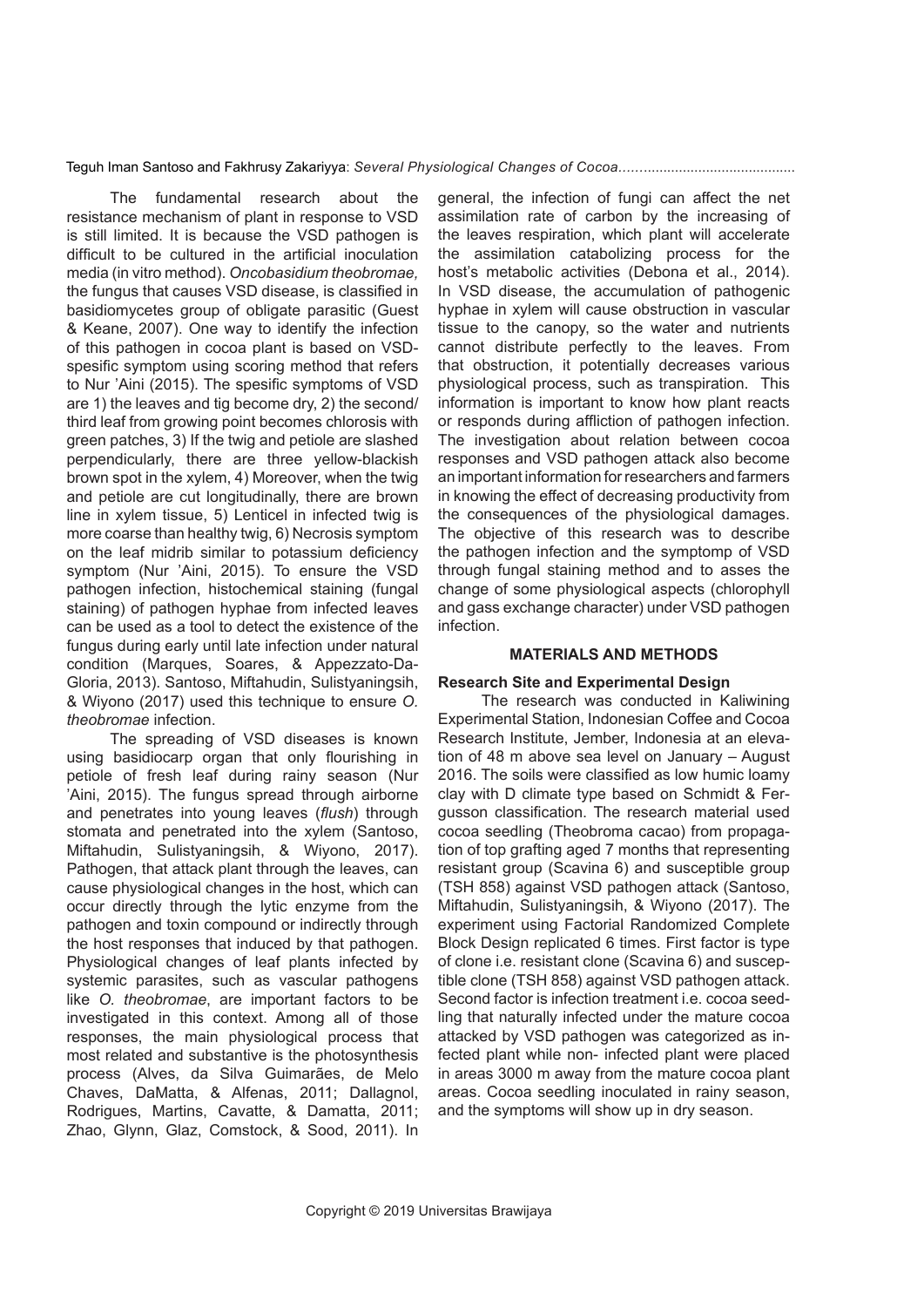#### **Fungal Staining Method**

Observation of the infection O. theobroma using fungal staining method refers to a method developed by Santoso, Miftahudin, Sulistyaningsih, & Wiyono (2017) using triphane blue (C34H28N6O14S4) with 1g/l concentration in midrib leaves area. One cm of leaf midrib samples (lamina containing midrib) was soaked in a 20 mL 1:1 (v/v) ethanol and glacial acetic acid in dark tube under room temperature for 24 hours. Leaf samples were perpendicularly sectioned, then they were put on glass slide and dropped 0.1 % trypan blue and 85 % lactic acid solution. The existence of fungus was observed by using microscop Olympus CX21 (Olympus, Japan). The fungus was identified by using description key of O. Theobromae according to Samuels et al. (2012). The late infection stage was shown by the hyphae of O. theobromae detected on column of cocoa xylem midrib leaves and the leaves had already shown the chlorosis symptom with green patch (Guest & Keane, 2007).

# **Physiological Aspect (Gas Exchange and Chlorophyll Analysis)**

The observation of photosynthesis rate, stomatal conductance, CO2 concentration (Ci), leaf temperature, and transpiration rate were observed at 09.00 am – 12.00 pm with portable open-system infrared gas analyzer (LI-6400, LI-COR Inc., Lincoln, NE), with external CO2 concentration in 400 µmol/mol). Leaf chlorophyll was observed using SPAD meter (Minolta 502) and then converted to the equation  $10^{M^{0,265}}$ . The equipments were tagged on the fully expanded leaf, which are the most physiologically active leaf.

#### **Data Analysis**

The obtained data of pathogen infection and symptomp of VSD was analyzed by using descriptive method. The data of physiological aspect (chlorophyll content and gas exchange character) was analyzed by using analysis of variance (ANOVA) with  $\alpha$  = 5 %. If the result of variance analysis obtained that  $F$  value  $> F$  table, it means there is significant different between each factor, and then it is followed by Tukey Test (Gomez and Gomez, 1995).

## **RESULTS AND DISCUSSION**

## **Pathogen Infection and The Symptom of VSD**

VSD symptoms in late infection stage began to show up after 2 weeks since the first-time hyphae of *O. theobromae* was discovered (Fig. 1). The fungi formed basidiospore that became the source of infection of this fungus, and spread through airborne in the night when the moisture was high (Ardianti, Umrah, & Asrul, 2017). Fig. 1E and Fig. 1F showed the spesific symptom of VSD disease that was three brownish-yellow spots in the xylem of leaf petiole. The first infection only occured in young leaf, after that, the infection would spread following the xylem. The formation of the fungi colony in xylem column will become main characteristic that differentiate *O. theobromae* with the other fungi (Samuels et al., 2012).

To confirm whether the fungus that attacked cocoa seedlings was VSD, besides using specific symptoms in plant, using fungal staining in xylem is also possible. This observation used fungal staining in midrib tissue of cocoa leaves (white arrow in Fig. 2a). In healthy leaves, there was no colonization of hyphae that makes occlusion in xylem vessel was not found (Fig. 2b). Hyphae occlusions were found in xylem vessel (marked by arrow and x in Fig. 2c). Furthermore, the specific of VSD fungal could be seen morphologically, with the type of specific perpendicular branch fungus to the hyphae bodies derived from basidiomycetes group (Fig. 2d). In paradermal section, there was found fungal hyphae that identified as *O. theobromae* based on the characteristic described by Talbot & Keane (1971). The 90<sup>o</sup> of the branch of fungal hyphae inside of the xylem vessels is the (marked by ring and x in Fig. 2d.). Hyphae colonizing on the xylem vessel is also an identifier of *O. theobromae* (Talbot & Keane, 1971) and the character distinguish from others fungi attack on cacao (Samuels et al., 2012). Ardianti, Umrah, & Asrul (2017) explained that the hypae of *O. theobromae* has irregular septate and branched micelium. Moreover, Trisno, Refflin, & Martinius (2016) stated that the hyphae of the pathogen is characterized with perpendicular branch and dolipore septate. The pathogen is wind-borne disease and xyleminfecting fungus which has been discovered mostly associated only with cocoa and may be related to other endemic plant species and has it transferred to cocoa (McMahon & Purwantara, 2016).

# **Physiological (Chlorophyll Content and Gas Exchange) Character**

The accumulation of the colony in this xylem vessel caused disruption in physiological process in plant and then it would affect on the growth and development of plants. The main physiological process that was disrupted from this disease infection is pho-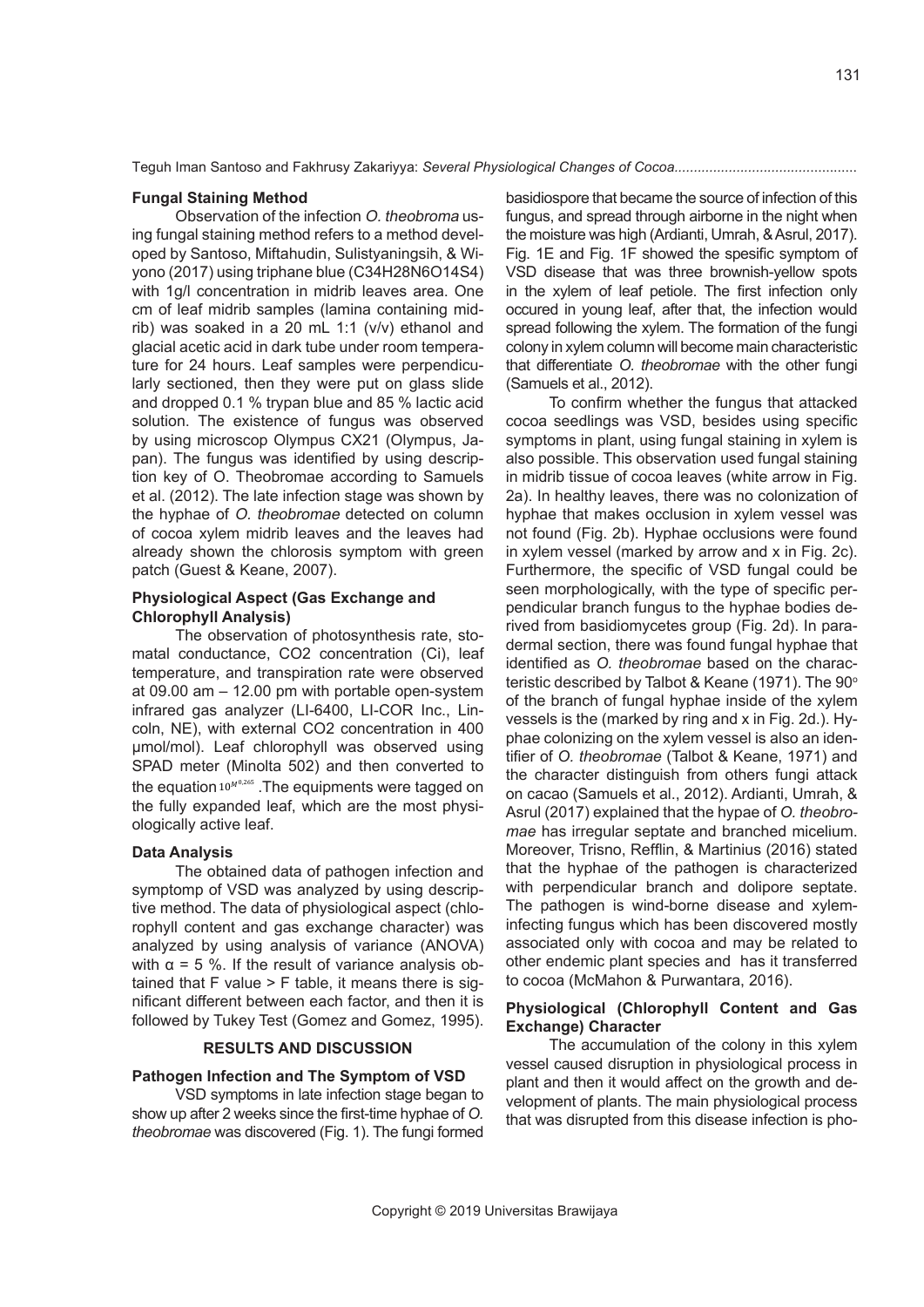tosynthetic apparatus, especially chlorophyll. VSD pathogen attack consistently showed the necrotic and chlorotic symptoms was that the infected leaves remain attached to the branch. Santoso, Miftahudin, Sulistyaningsih, & Wiyono (2017) stated that water and nutrient translocation via xylem vessel would be disrupted and it led plant to be wilting, chlorosis, and necrosis. Zakariyya & Prawoto (2015) reported that chlorophyll is an important physiological component in cocoa plant that related with the yield.



**Fig. 1.** Character of cocoa plant seedling (A) Clone Scavina 6 (Resistant) Healthy/Not infected; (B) Clone TSH 858 (Susceptible) Healthy/Not infected; (C) Clone Scavina 6 infected; (D) Clone TSH 858 infected by *O. theobromae;* (E and F) Three Brownish-Yellow color spots as specific symptoms of VSD



**Fig. 2.** Histocemical detection of *O. theobromae* infection with triphane blue in leaf midrib (A). Midrib across incision in healthy plant (B) and late infection stage (C). Hyphae of fungi in longitudinal midrib incision (D). The circle mark showed type of specific perpendicular hyphae branch of *O. theobromae*. Bar scale= 30 µm. The arrows showed hyphae of *O. theobromae*. Bar scale = 50 µm; x = xylem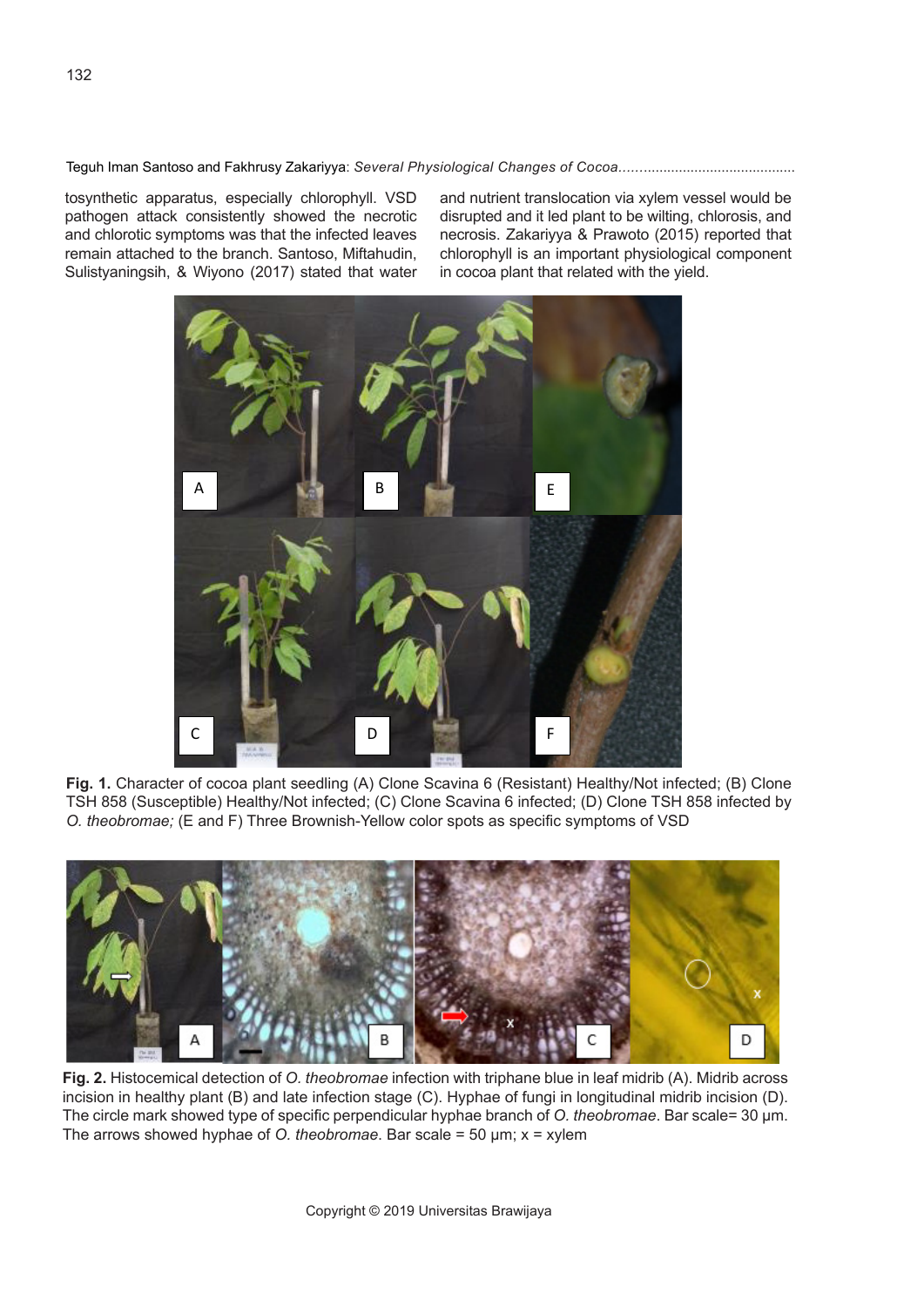



Fig. 3. showed that both of VSD resistant and susceptible clone significantly decreased in chlorophyll content under late VSD pathogen infection. In average, the decreasing of chlorophyll content in both clones when infected by pathogen was up to 29.07 % than healthy condition. However, the decreasing of chlorophyll content in susceptible clone is more drastic compared to resistant clone, where chlorophyll content in the susceptible clone (TSH 858) was 499.97  $\mu$ mol/m<sup>2</sup> in health condition, but in infected condition it decreased become 327.87 µmol/m2

..<br>The degradation of chloropyhll and leaf abscission may be associated with the increasing ethylene levels and/or toxic compund caused by pathogens (Broekaert, Delauré, De Bolle, & Cammue, 2006; Scarpari et al., 2005). In some diseases that caused by fungi, the photosynthesis apparatus was decreased because of toxic that they produced, such as tentoxin and tabtoxin. Those toxins could inhibit the enzyme which involved directly or indirectly in chlorophyll synthesis (Yunasfi, 2008). Moreover, fungi infection intensifies generate of reactive oxygen species (ROS) that cause the degradation of chlorophyll (Dehgahi et al., 2015).

In other case, the spesific chlorosis and necrosis symptoms of VSD-infected cocoa leaf were similar to potassium deficiency. Abdoellah (2009) reported that K concentration in VSD-infected leaves was 20 % lower than healthy leaves. Furthermore, McMahon & Purwantara (2016) also stated that in some clones that has necrotic and chlorotic tissues were substantially lower about 40 % in K concentration than in healthy leaves. It indicated that there were disruption of uptake of K element occur in response to the infection of VSD pathogen. Zhao, Glynn, Glaz, Comstock, & Sood (2011) explained that potassium is a macro-essential elements that is needed in large quantities and associated with chlorophyll synthesis. However, the spesific mechanism of chlorophyll degradation caused by VSD disease is still unclear.

Stomatal conductance is the ability of stomata in conducting gases for diffusion, for either exiting or entering the gases into the leaf. The exchange gas can be  $CO<sub>2</sub>$  (entering) or  $H<sub>2</sub>O$  (exiting or vaporization as the effect of transpiration). Based on this observation (Fig. 4), there were interactions between resistant and susceptible to VSD clones in healthy condition and late infection stage. The infection of VSD pathogen in both clones decreased in stomatal conductance up to 36.63 %, approximately. Stomatal conductance in VSD-resistant clone when infected were not significantly different compared to the healthy condition, meanwhile, in susceptible clone infected by VSD pathogen, it significantly declined by 48.98 % than its healthy condition (Fig. 5). This result was similar to Dehgahi et al. (2015) research that fungal toxin caused the decreasing in stomatal conductance. This phenomena might be indicated that there were strong correlation between stomatal conductance and stomatal closure. The possible reason causing stomata closed due to the pathogen was the inhibiton of water transportation via xylem which causes the limitation of water in leaf tissue (Wang, Zheng, Shen, & Guo, 2013). In the other hand, the limitation of K+ uptake in guard cells was one of the factors that affect stomatal apperture (Misra, Acharya, Granot, Assmann, & Chen, 2015). Moreover, some pathogens also activated abscisic acid (ABA) signaling as a defence mechanism to the pathogen, meanwhile, ABA also played a role in stomatal mechanism, such inhibiting the stomatal opening and promoting stomatal closure (Cao, Yoshioka, & Desveaux, 2011; Mine et al., 2017).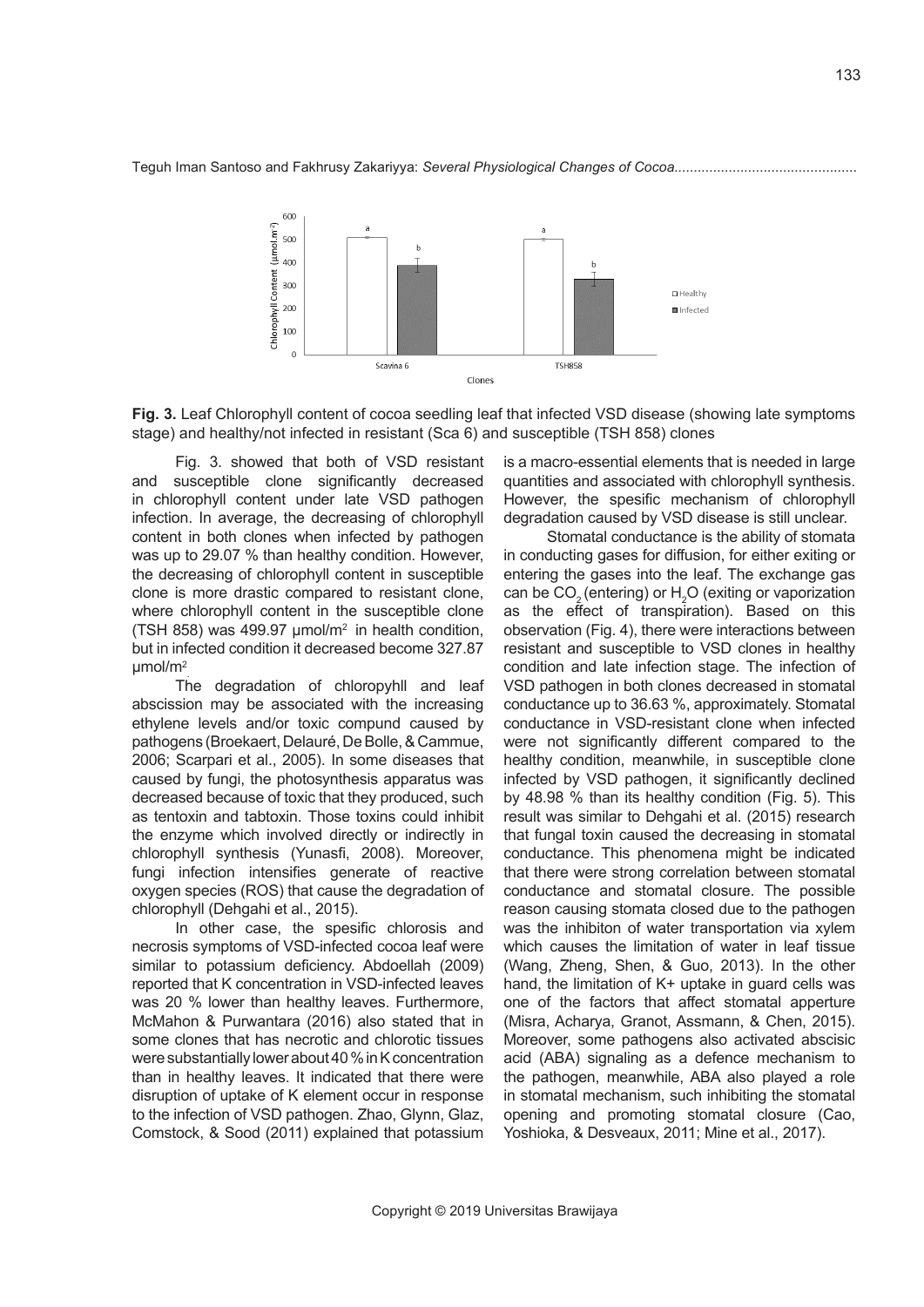







The decreasing of stomatal conductance implicated on intercelullar  $CO<sub>2</sub>$  concentration in leaf tissue. Intercelullar CO<sub>2</sub> concentration of Scavina 6 (resistant clone) was not significantly different both in healthy condition and under the pathogen infection. Meanwhile, in TSH 858 (succeptible clone), intercelullar CO $_2$  concentration was 16.06 % lower than under the pathogen infection. This result was similar to the research of Pinkard & Mohammed (2006) which proved that the more severe damage of Eucalyptus globulus' leaf caused by Mycosphaerella leaf disease, the lower  $\text{CO}_2$  intercelullar concentration became.

The decreasing of stomatal conductance also affected on transpiration rate. Under the pathogen infection, the transpiration rate of both clones (succeptible clone) decreased significantly compared to in healthy condition (Fig. 6). In average, the transpiration rate of both clones under the pathogen infection decreased by 19.57 % than in healthy condition. Lobato et al. (2010) reported similar lower transpiration rate when common bean plant were infected by anthracnose. Cavalcanti, Resende, Lima, Silveira, & Oliveira (2006) also found that *Xanthomonas vesicatoria* infection in tomato decreased transpiration. Lobato et al. (2010) stated that the decreasing transpiration rate in infected plant by pathogen, indicated that there were inhibition in water transportation from the roots to the leaves by the pathogen infection.

Leaf temperature in both resistant (Scavina 6) and susceptible (TSH 858) clones were significantly increased under *O. Theobromae* infection. However, the increasing of temperature in Scavina 6 (resistant clone) is relatively smaller than TSH 858 (susceptible clone). Leaf temperature of TSH 858 clone under the late infection stage was 30,55°C and was significantly different with its healthy condition where the temperature was  $27.76^{\circ}$ C (Fig. 7). In other hand, the pathogen infection could be decreasing the values of both clones (resistant and susceptible clone). Leaf temperature became higher because the decreasing of leaf transpiration rate. Kerbauy (2008) study reported that transpiration rate play a role to be a cooling effect in leaf surface or leaf thermoregulation.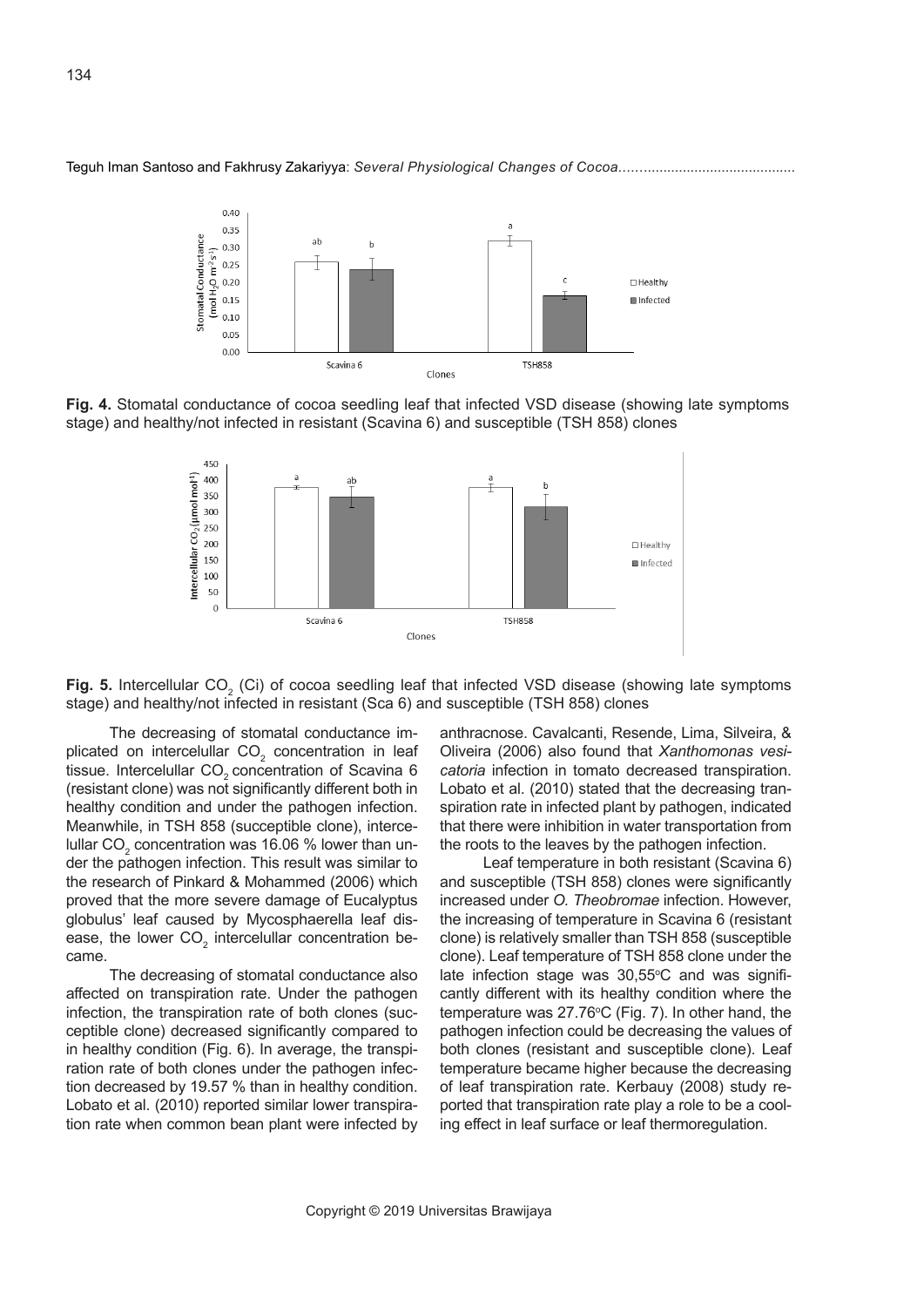



**Fig. 6.** Transpiration Rate of of cocoa seedling leaf that infected VSD disease (showing late symptoms stage) and healthy/not infected in resistant (Sca 6) and susceptible (TSH 858) clones



**Fig. 7.** Leaf Temperature of cocoa seedling leaf that infected VSD disease (showing late symptoms stage) and healthy/not infected in resistant (Sca 6) and susceptible (TSH 858) clones





Fig. 8. demonstrated photosynthesis rate on resistant and susceptible cocoa clones in healthy plant and infected by pathogen. Photosynthesis rate of both clones (resistant and susceptible) significantly decreased under the pathogen infection. Photosynthesis rate in all clones decreased approximately 49.89% than their healthy condition. This is indicated from susceptible clone (TSH 858), which in their healthy condition, their photosynthesis rate

is can be 11.32 µmol CO<sub>2</sub>/m<sup>2</sup>s<sup>1</sup>, whereas in the late infection stage symptoms has decreasing become 5.65 µmol CO $_2$  / m<sup>2</sup> s<sup>1</sup>.

Photosynthesis consists of two processes namely light and dark reactions. In light reaction, chlorophyll captures light energy and then generates energy from electron chain in the form of ATP and NADPH. The decreasing of photosynthesis rate in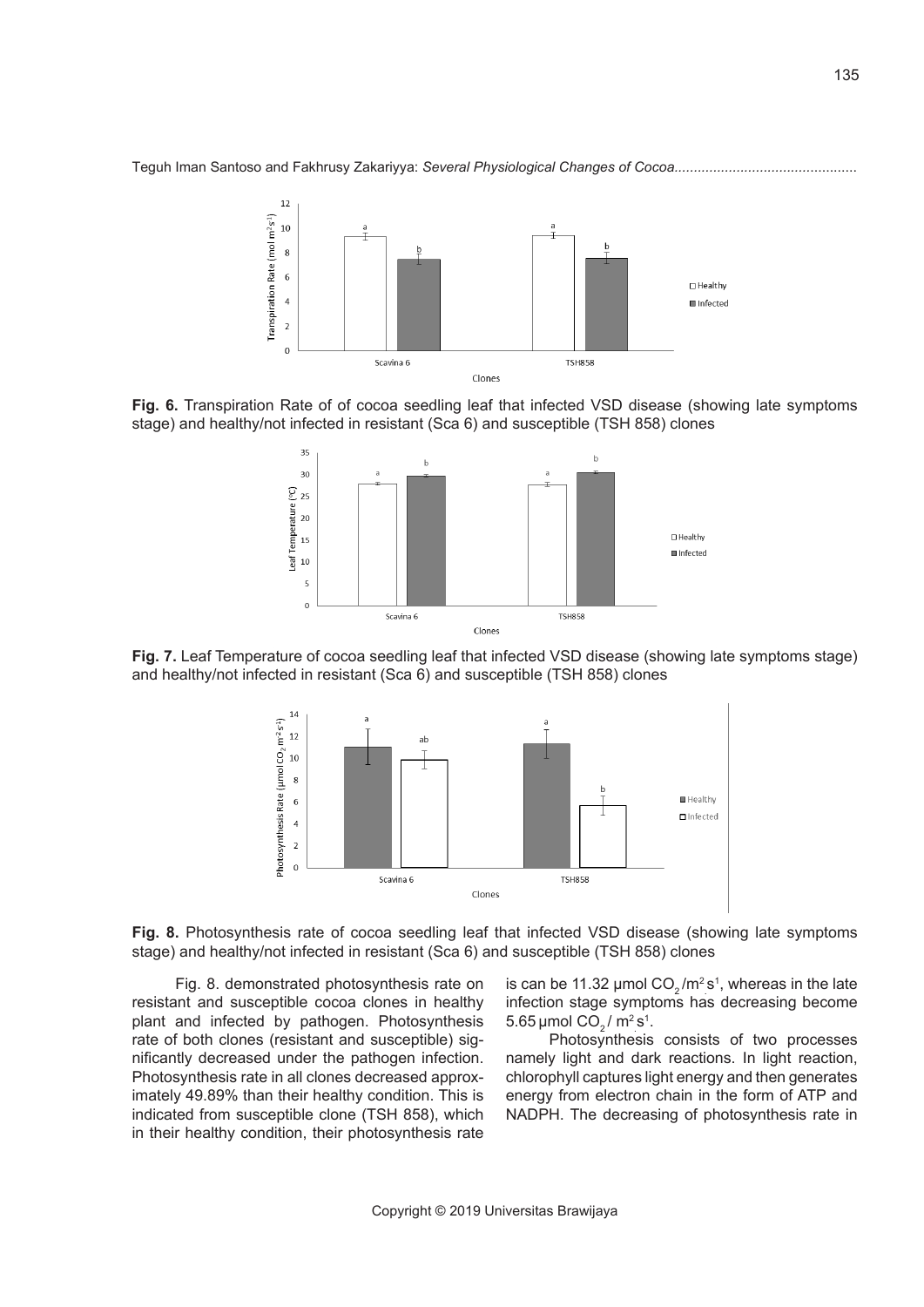plant infected by fungi may be affected by the degradating of chloropyll content. This statement was also explained by Lobato et al. (2010) and Debona et al. (2014). Fig. 9 demonstrated the highly positive correlation between chlorophyll content and photosynthesis process. It proved that the lower chlorophyll content, the lower photosynthetic rate would be. The reduction of chlorophyll content consequently reduced the capacity of light absorbtion in leaf tissue. In dark reaction, the limitation of photosynthesis process is caused by  $CO<sub>2</sub>$  fixation by Rubisco enzyme. The reduction of stomatal conductance

contributed on the reducing of  $CO<sub>2</sub>$  diffusion in to the leaf. Fig. 10. presented a positive linear relationship between intercelullar  $CO<sub>2</sub>$  concentration and photosynthesis rate. It meant that the lower intercelullar  $CO<sub>2</sub>$ , the lower photosinthesis rate. The light and dark reactions in photosynthesis process were signficantly affected by pathogen infection. Weintraub & Jones (2009) stated that pathogen attack resulted in declining the photosynthetic activity was caused by the decreasing of some thylakoid membrane proteins and soluble protein such as RUBP.



**Fig. 9.** Relationship between Chlorophyll content and Photosynthesis rate of cocoa seedling



**Fig. 10.** Relationship between Intercelullar CO<sub>2</sub> and Photosynthesis rate of cocoa seedling

Copyright © 2019 Universitas Brawijaya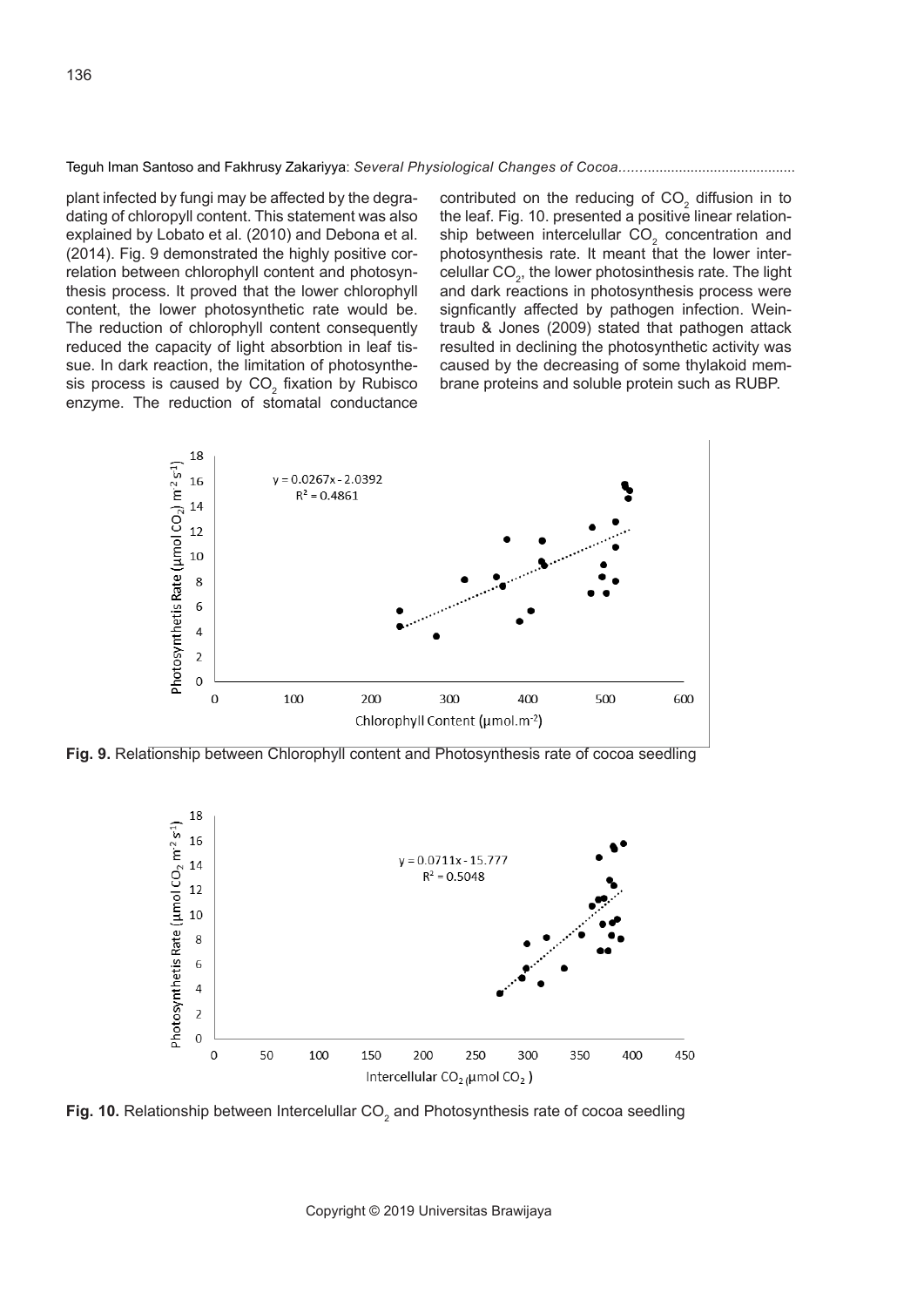# **CONCLUSION AND SUGGESTION**

Late infection stage caused chlorophyll degradation, decreased transpiration rate and increased temperature both in resistant clone (Scavina 6) and susceptible clone (TSH 858). The photosynthesis rate, stomatal conductance, and  $CO<sub>2</sub>$  concentration in susceptible clone (TSH 858) under the VSD pathogen infection drastically decreased compared to its healthy condition. In resistant clone (Scavina 6), photosynthesis rate, stomatal conductance, and  $\text{CO}_2$  concentration parameter when infected by VSD pathogen, decreased though not significantly compared to its healthy condition.

### **ACKNOWLEDGEMENT**

Authors would like to thank the Ministry of Research, Technology, and Higher Education through Research Grant (INSINAS 2016).

#### **REFERENCES**

- Abdoellah, S. (2009). The effect of vascular streak dieback (VSD) attack on macronutrients content of cocoa leaves. Paper presented at *Proceedings of the 16th International Cocoa Research Conference*, Bali, 16-21 November 2009. Bali: Cocoa Producers' Alliance (COPAL).
- Alves, A. A., da Silva Guimarães, L. M., de Melo Chaves, A. R., DaMatta, F. M., & Alfenas, A. C. (2011). Leaf gas exchange and chlorophyll a fluorescence of *Eucalyptus urophylla* in response to *Puccinia psidii* infection. *Acta Physiologiae Plantarum*, *33*(5), 1831–1839. http://doi.org/10.1007/s11738- 011-0722-z
- Anita-Sari, I., & Susilo, A. W. (2014). Effect of genetic and altitude differences on stomata characters as resistance indicators to Vascular Streak-Dieback (VSD) in cocoa (*Theobroma cacao* L.). *Journal of Agricultural Science and Technology B*, *2*, 157–163. Retrieved from http://www.cqvip.com/ QK/71212X/201402/49448286.html
- Ardianti, S., Umrah, & Asrul. (2017). Pengamatan *Oncobasidium theobromae* secara makroskopis dan mikroskopis, serta gejala serangan sebagai penyebab penyakit *Vascular Streak Dieback* (VSD) pada tanaman kakao di Kabupaten Sigi, Sulawesi Tengah. *Biocelebes, 12*(2), 60-65. Retrieved from http://jurnal.untad.ac.id/jurnal/ index.php/Biocelebes/article/view/9314
- Broekaert, W. F., Delauré, S. L., De Bolle, M. F. C., & Cammue, B. P. A. (2006). The role of ethylene in host-pathogen interactions. *Annual Review of Phytopathology*, *44*, 393–416. http://doi.

org/10.1146/annurev.phyto.44.070505.143440

- Cao, F. Y., Yoshioka, K., & Desveaux, D. (2011). The roles of ABA in plant-pathogen interactions. *Journal of Plant Research*, *124*(4), 489–499. http://doi. org/10.1007/s10265-011-0409-y
- Cavalcanti, F. R., Resende, M. L. V., Lima, J. P. M. S., Silveira, J. A. G., & Oliveira, J. T. A. (2006). Activities of antioxidant enzymes and photosynthetic responses in tomato pretreated by plant activators and inoculated by *Xanthomonas vesicatoria*. *Physiological and Molecular Plant Pathology*, *68*(4–6), 198–208. http://doi.org/10.1016/j.pmpp.2006.11.001
- Dallagnol, L. J., Rodrigues, F. A., Martins, S. C. V., Cavatte, P. C., & Damatta, F. M. (2011). Alterations on rice leaf physiology during infection by *Bipolaris oryzae*. *Australasian Plant Pathology*, *40*(4), 360– 365. http://doi.org/10.1007/s13313-011-0048-8
- Debona, D., Rodrigues, F. Á., Rios, J. A., Martins, S. C. V., Pereira, L. F., & DaMatta, F. M. (2014). Limitations to photosynthesis in leaves of wheat plants infected by *Pyricularia oryzae*. *Phytopathology*, *104*(1), 34–39. http://doi.org/10.1094/PHYTO-01- 13-0024-R
- Dehgahi, R., Subramaniam, S., Zakaria, L., Joniyas, A., Firouzjahi, F. B., Haghnama, K., & Razinataj, M. (2015). Review of research on fungal pathogen attack and plant defense mechanism against pathogen. *International Journal of Scientific Research in Agricultural Sciences*, *2*(8), 197–208. http://doi.org/10.12983/ijsras-2015-p0197-0208
- Guest, D., & Keane, P. (2007). Vascular-streak dieback: A new encounter disease of cacao in Papua New Guinea and Southeast Asia caused by the obligate basidiomycete *Oncobasidium theobromae*. *Phytopathology*, *97*(12), 1654– 1657. http://doi.org/10.1094/PHYTO-97-12-1654
- ICCO. (2018). *Quarterly bulletin of cocoa statistics*. Retrieved from https://www.icco.org/about-us/ icco-news/398-quarterly-bulletin-of-cocoastatistics-november-2018.html
- Kerbauy, G. B. (2008). *Fisiologia vegetal* (2nd ed.). Brazil: Guanabara Koogan.
- Khaerati, Wiyono, S., & Tondok, E. T. (2016). Pengaruh lingkungan dan teknik budidaya terhadap epidemi penyakit Vascular Streak Dieback (VSD) pada tanaman kakao. *Jurnal Littri, 22*(1), 1-10. Retrieved from http://ejurnal.litbang.pertanian. go.id/index.php/jptip/article/view/3055
- Lima, Lí. J. R., Almeida, M. H., Rob Nout, M. J., & Zwietering, M. H. (2011). *Theobroma cacao* L., "the food of